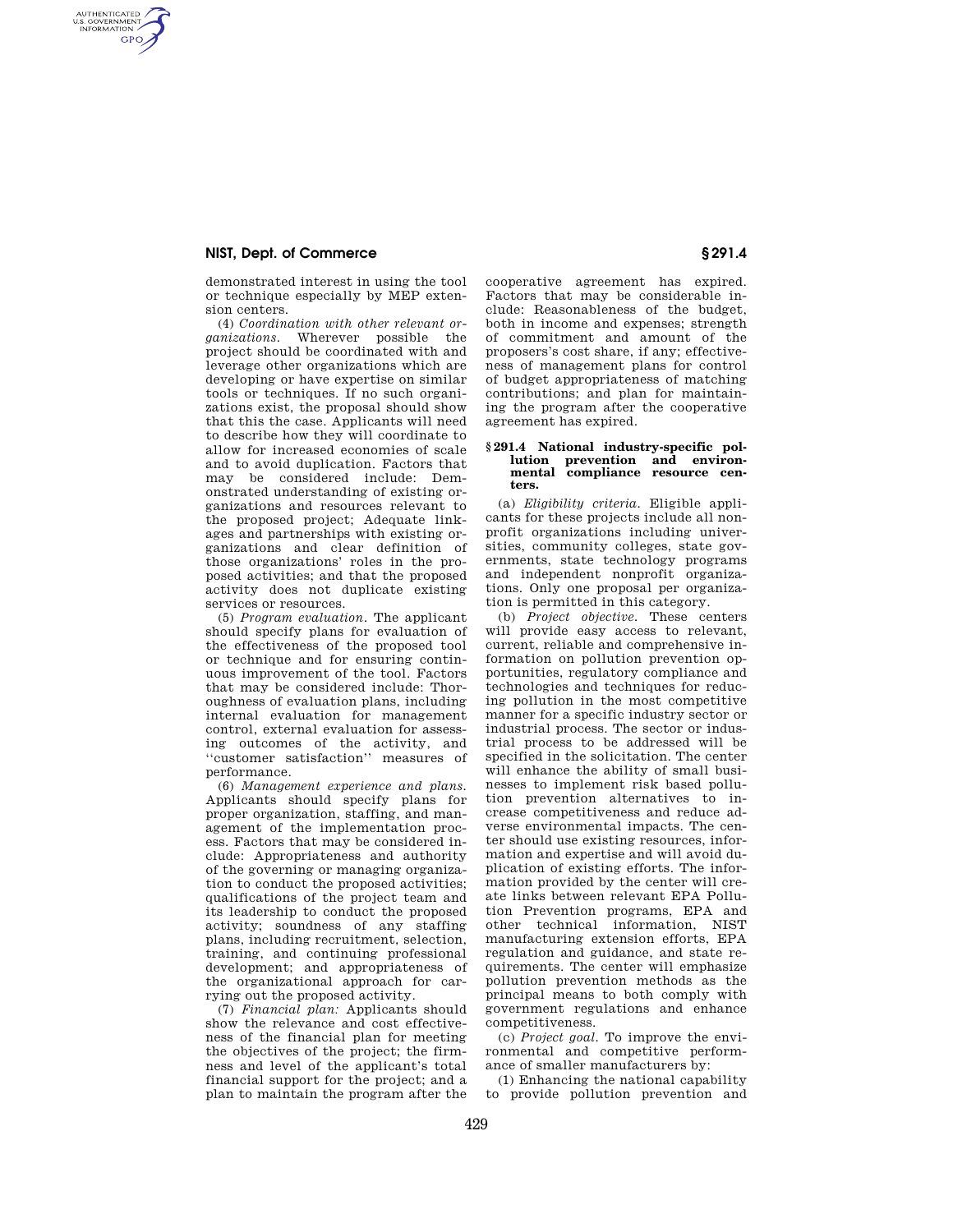regulatory requirements information (federal, state and local) to specific industries.

(2) Providing easy access to relevant and reliable information and tools on pollution prevention technologies and techniques that achieve manufacturing efficiency and enhanced competitiveness with reduced environmental impact.

(3) Providing easy access to relevant and reliable information and tools to enable specific industries to achieve the continued environmental improvement to meet or exceed compliance requirements.

(d) *Project customers.* (1) The customers for this center will be the businesses in the industrial sector or businesses which use the industrial process specified as the focus for the solicitation. In addition, consultants providing services to those businesses, the NIST Manufacturing Extension Centers, and federal state and local programs providing technical, pollution prevention and compliance assistance.

(2) The center should assist the customer in choosing the most cost- effective, environmentally sound options or practices that enhance the company's competitiveness. Assistance must be accessible to all interested customers. The center, wherever feasible, shall use existing materials and information to enhance and develop the services to its customers. The centers should rarely, if ever, perform research, but should find and assimilate data and information produced by other sources. The center should not duplicate any existing distribution system. The center should distribute and provide information, but should not directly provide on-site assistance to customers. Rather, referrals to local technical assistance organizations should be given when appropriate. Information would likely be available through multiple avenues such as phone, fax, electronically accessible data bases, printed material, networks of technical experts, etc.

(e) *Award period.* The pilot initiated under this category may be carried out over multiple years. The proposers should include optional second and third years in their proposal. Proposals selected for award may receive one,

**§ 291.4 15 CFR Subtitle B, Ch. II (1–1–10 Edition)** 

two or three years of funding from currently available finds at the discretion of DOC. If an application is selected for funding, DOC has no obligation to provide any additional future funding in connection with that award. Renewal of an award to increase funding or extend the period of performance is at the total discretion of DOC. Successful centers may be given an opportunity to receive continuing funding as a NIST manufacturing center after the expiration of their initial cooperative agreement. Such a roll-over will be based upon the performance of the center and availability of funding.

(f) *Matching requirements.* A matching contribution from each applicant will be required. NIST may provide financial support up to  $50\%$  of the total budget for the project. The applicant's share of the budget may include dollar contributions from state, county, industrial or other non-federal sources and non-federal in-kind contributions necessary and reasonable for proper accomplishment of project objectives.

(g) *Resource center evaluation criteria.*  Proposals from applicants will be evaluated and rated on the basis of the following criteria listed in descending order of importance:

(1) *Demonstrated understanding of the*   $environmentally-related$ *needs of manufacturers and technical assistance providers in the target population*. Understanding the environmentally-related needs of the target population (*i.e.*, customers) is absolutely critical to the success of such a resource center. Factors that may be considered include: A clear definition of the target population, size and demographic distribution; demonstrated understanding of the target population's environmentally-related information needs or a clear plan for identifying those customer needs; and methodologies for continually improving the understanding of the target population's environmentally-related information needs.

(2) *Delivery mechanisms.* The proposal must set forth clearly defined, effective mechanisms for delivery of services to target population. Factors that may be considered include: Potential effectiveness and efficiency of proposed delivery systems; and demonstrated capacity to